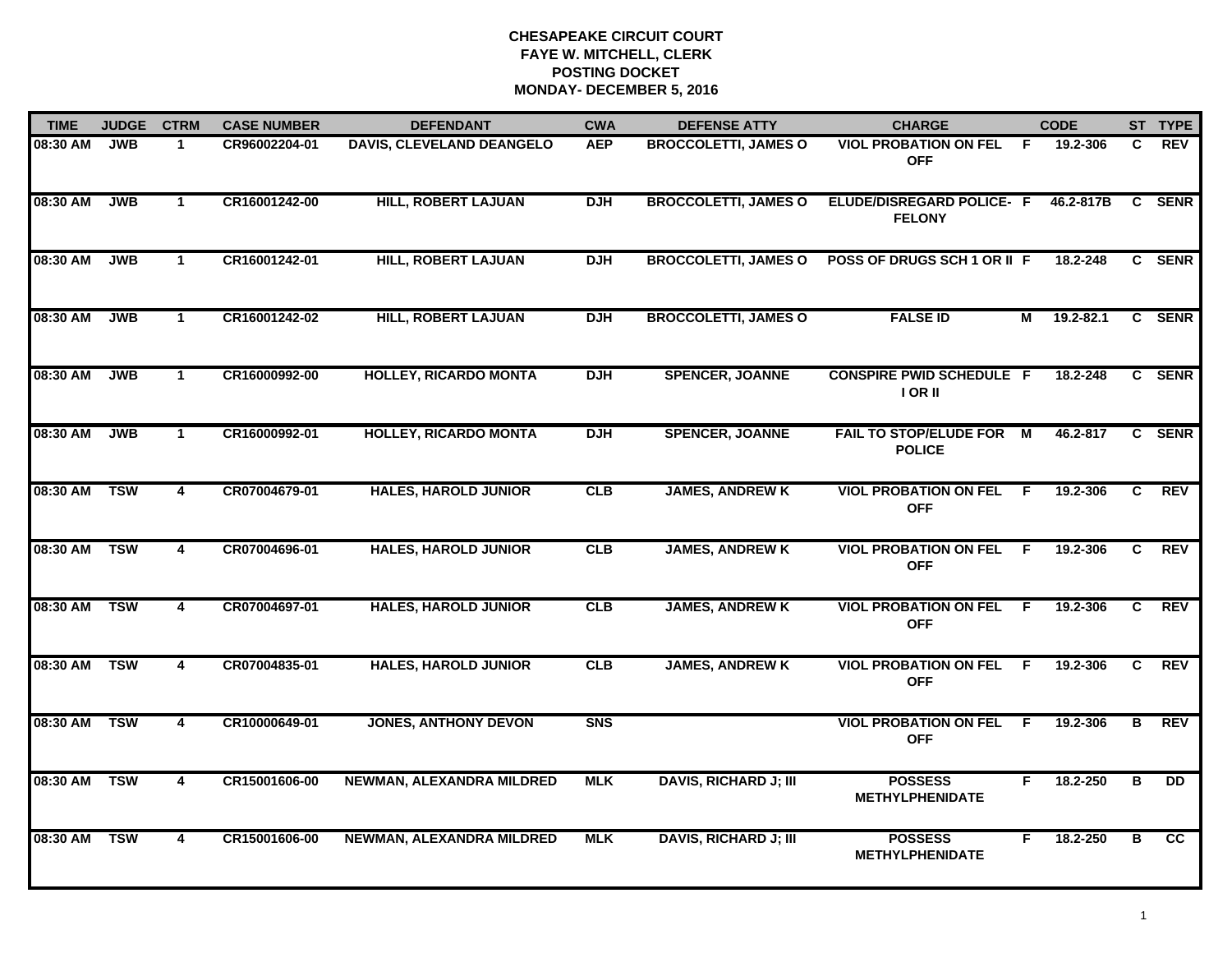| <b>TIME</b>   | <b>JUDGE</b> | <b>CTRM</b>     | <b>CASE NUMBER</b> | <b>DEFENDANT</b>                | <b>CWA</b> | <b>DEFENSE ATTY</b>       | <b>CHARGE</b>                                  |                | <b>CODE</b>    |                | ST TYPE       |
|---------------|--------------|-----------------|--------------------|---------------------------------|------------|---------------------------|------------------------------------------------|----------------|----------------|----------------|---------------|
| 08:30 AM MATA |              | 5               | CR15001947-00      | JONES, DUNCAN GREGORY           | <b>AHM</b> | <b>BLACK, HUGH E; III</b> | HIT & RUN (ACC)                                |                | F C.46.2-894   |                | <b>B</b> SENR |
| 08:30 AM MATA |              | $5\overline{ }$ | CR15000623-00      | <b>JONES, STEPHEN CAERTEZ</b>   | <b>JAF</b> | <b>MUSSONI, ERIK</b>      | <b>TRESPASS AFTER</b><br><b>FORBIDDEN</b>      | М              | 18.2-119       |                | <b>B</b> SENR |
| 08:30 AM MATA |              | 5               | CR15000623-01      | <b>JONES, STEPHEN CAERTEZ</b>   | <b>JAF</b> | <b>GLASS, DALTON</b>      | <b>UNAUTH USE OF MOTOR</b><br><b>VEH - FEL</b> | F.             | A.18.2-102     |                | <b>B</b> SENR |
| 08:30 AM MATA |              | 5               | CR16001381-01      | <b>MINNIX, MICHAEL JAMES</b>    | <b>AHM</b> | <b>TITTER, JENNIFER</b>   | <b>ASSAULT AND BATTER</b>                      | М              | $18.2 - 57$    |                | C SENR        |
| 08:30 AM MATA |              | 5               | CR16001338-00      | <b>RICE, DENNIS LEE</b>         | <b>AHM</b> | Jones, David L            | <b>DWI W/PREVIOUS FELONY</b>                   | F.             | $J.18.2 - 266$ | $\mathbf{c}$   | <b>SENR</b>   |
| 09:30 AM MATA |              | 5               | CR14000500-01      | <b>WALTON, KAVON LATREL</b>     | <b>DAM</b> | <b>Buyrn, William E</b>   | <b>VIOL PROBATION ON FEL</b><br><b>OFF</b>     | F              | 19.2-306       | C              | <b>TBS</b>    |
| 09:30 AM MATA |              | $\overline{5}$  | CR14000500-02      | <b>WALTON, KAVON LATREL</b>     | <b>DAM</b> | <b>Buyrn, William E</b>   | <b>FAIL TO APPEAR;</b><br><b>CONTEMPT</b>      | $\overline{M}$ | 18.2-456       | $\overline{c}$ | <b>TBS</b>    |
| 09:30 AM MATA |              | 5               | CR14001036-01      | <b>WALTON, KAVON LATREL</b>     | <b>DAM</b> | <b>Buyrn, William E</b>   | <b>VIOL PROBATION ON FEL</b><br><b>OFF</b>     | F.             | 19.2-306       | C              | <b>TBS</b>    |
| 09:30 AM      | <b>MATA</b>  | 5               | CR14001036-02      | <b>WALTON, KAVON LATREL</b>     | <b>DAM</b> | <b>Buyrn, William E</b>   | <b>FAIL TO APPEAR;</b><br><b>CONTEMPT</b>      | М              | 18.2-456       | C              | <b>TBS</b>    |
| 09:30 AM MATA |              | 5               | CR14001714-01      | <b>WALTON, KAVON LATREL</b>     | <b>DAM</b> | <b>Buyrn, William E</b>   | <b>VIOL PROBATION ON FEL</b><br><b>OFF</b>     | -F             | 19.2-306       | C.             | <b>TBS</b>    |
| 09:30 AM MATA |              | $5\overline{)}$ | CR14001714-02      | <b>WALTON, KAVON LATREL</b>     | <b>DAM</b> | <b>Buyrn, William E</b>   | <b>FAIL TO APPEAR;</b><br><b>CONTEMPT</b>      | М              | 18.2-456       | C              | TBS           |
| 10:00 AM      | <b>JWB</b>   | $\mathbf{1}$    | CR16000633-00      | <b>BRANCH, CHARKELA YAVETTE</b> | CLB        | <b>FRAZIER, REGINALD</b>  | <b>SUSP OL</b>                                 |                | M B.46.2-301   |                | C PLEA        |
| 10:00 AM      | <b>JWB</b>   | $\mathbf{1}$    | CR16000633-01      | <b>BRANCH, CHARKELA YAVETTE</b> | <b>CLB</b> | <b>FRAZIER, REGINALD</b>  | <b>CAPIAS</b>                                  | м              | 18.2-456       |                | C PLEA        |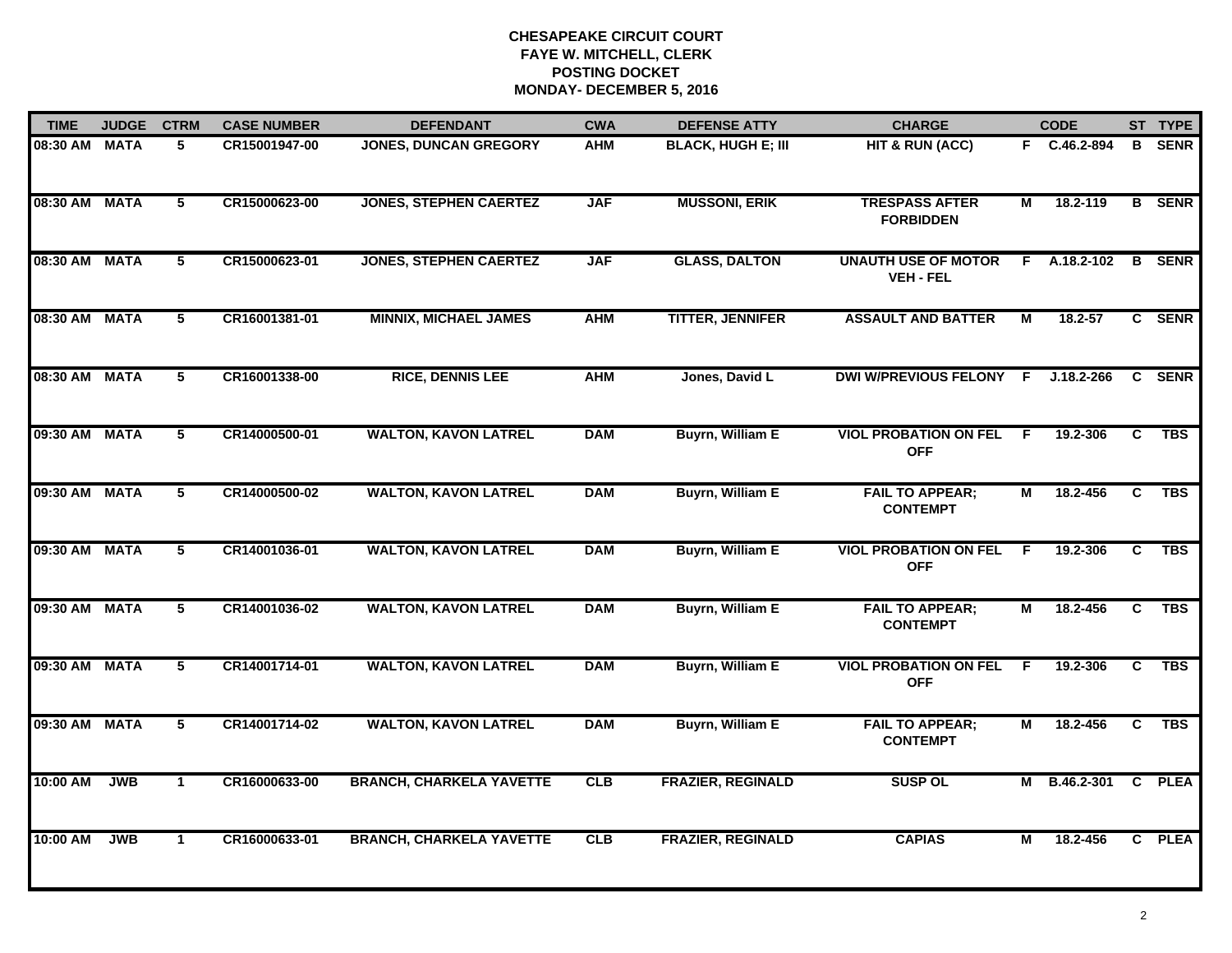| <b>TIME</b> | <b>JUDGE</b> | <b>CTRM</b>  | <b>CASE NUMBER</b> | <b>DEFENDANT</b>                 | <b>CWA</b> | <b>DEFENSE ATTY</b>        | <b>CHARGE</b>                                  |    | <b>CODE</b>    |    | ST TYPE       |
|-------------|--------------|--------------|--------------------|----------------------------------|------------|----------------------------|------------------------------------------------|----|----------------|----|---------------|
| 10:00 AM    | <b>JWB</b>   | $\mathbf{1}$ | CR16000633-02      | <b>BRANCH, CHARKELA YAVETTE</b>  | CLB        | <b>FRAZIER, REGINALD</b>   | <b>CONTEMPT - FTA ADAT</b>                     | М  | 18.2-456       | C. | <b>CAP</b>    |
| 10:00 AM    | <b>JWB</b>   | $\mathbf{1}$ | CR16001786-01      | <b>COOPER, DAIQUAN TERREL</b>    | CLB        | <b>HARRIS, ERIC</b>        | <b>SUSP OL</b>                                 | М  | B.46.2-301     | C  | <b>TRYL</b>   |
| 10:00 AM    | <b>JWB</b>   | $\mathbf{1}$ | CR16001786-00      | <b>COOPER, DAIQUAN TERRELL</b>   | CLB        | <b>HARRIS, ERIC</b>        | ELUDE/DISREGARD POLICE- F<br><b>FELONY</b>     |    | 46.2-817B      |    | C TRYL        |
| 10:00 AM    | <b>JWB</b>   | $\mathbf{1}$ | CR16001786-02      | <b>COOPER, DAIQUAN TERRELL</b>   | CLB        | <b>HARRIS, E</b>           | <b>BUY/RECEIVE STOLEN</b><br><b>GOODS</b>      | F. | 18.2-108       |    | C TRYL        |
| 10:00 AM    | <b>JWB</b>   | $\mathbf{1}$ | CR16000871-00      | <b>DICKENS, DARREN LAMONT</b>    | <b>AMF</b> | <b>LEEMAN, RANDALL; JR</b> | POSS MARIJUANA 1ST OFF M                       |    | 18.2-250.1     | C. | <b>TRYL</b>   |
| 10:00 AM    | <b>JWB</b>   | $\mathbf{1}$ | CR16000871-01      | <b>DICKENS, DARREN LAMONT</b>    | <b>AMF</b> | <b>LEEMAN, RANDALL; JR</b> | <b>FELON POSS WPN/AMMO</b><br>(NOT GUN)        | E  | 18.2-308.2     |    | C TRYL        |
| 10:00 AM    | <b>JWB</b>   | $\mathbf{1}$ | CR16000871-02      | <b>DICKENS, DARREN LAMONT</b>    | <b>AMF</b> | <b>LEEMAN, RANDALL; JR</b> | NONVIOL FELON POSS GUN F<br><b>W/I 10Y</b>     |    | 18.2-308.2     | C  | <b>TRYL</b>   |
| 10:00 AM    | <b>JWB</b>   | $\mathbf{1}$ | CR07000045-01      | <b>JOHNSON, RICHARD LEE; III</b> | CLB        | <b>THOMAN, Brian D</b>     | <b>VIOL PROBATION ON FEL</b><br><b>OFF</b>     | E  | 19.2-306       |    | C BOND        |
| 10:00 AM    | <b>JWB</b>   | $\mathbf{1}$ | CR16001945-00      | <b>LANE, MICHAEL DAVID</b>       | <b>KAM</b> | <b>JONES, DAVID L</b>      | <b>FAIL REREGISTER SEX</b><br><b>OFFENDER</b>  |    | $F$ 18.2-472.1 |    | <b>B</b> TRYL |
| 10:00 AM    | <b>JWB</b>   | $\mathbf{1}$ | CR16001100-00      | <b>MEGARO, JULIE MARCIA</b>      | <b>KAM</b> | <b>PAULDING, KRISTIN</b>   | <b>OBTAIN PRESCRIP BY</b><br>FRAUD/ETC.        | F. | 18.2-258.1     | B  | <b>PLEA</b>   |
| 10:00 AM    | <b>JWB</b>   | $\mathbf{1}$ | CR16001100-01      | <b>MEGARO, JULIE MARCIA</b>      | <b>KAM</b> | <b>PAULDING, KRISTIN</b>   | <b>OBTAIN PRESCRIP BY</b><br><b>FRAUD/ETC.</b> | F  | 18.2-258.1     |    | <b>B</b> PLEA |
| 10:00 AM    | <b>JWB</b>   | $\mathbf{1}$ | CR16001100-02      | <b>MEGARO, JULIE MARCIA</b>      | <b>KAM</b> | <b>PAULDING, KRISTIN</b>   | <b>OBTAIN PRESCRIP BY</b><br><b>FRAUD/ETC.</b> | F. | 18.2-258.1     | B  | <b>PLEA</b>   |
| 10:00 AM    | <b>JWB</b>   | $\mathbf{1}$ | CR16001100-03      | <b>MEGARO, JULIE MARCIA</b>      | <b>KAM</b> | <b>PAULDING, KRISTIN</b>   | <b>OBTAIN PRESCRIP BY</b><br>FRAUD/ETC.        | F. | 18.2-258.1     |    | <b>B</b> PLEA |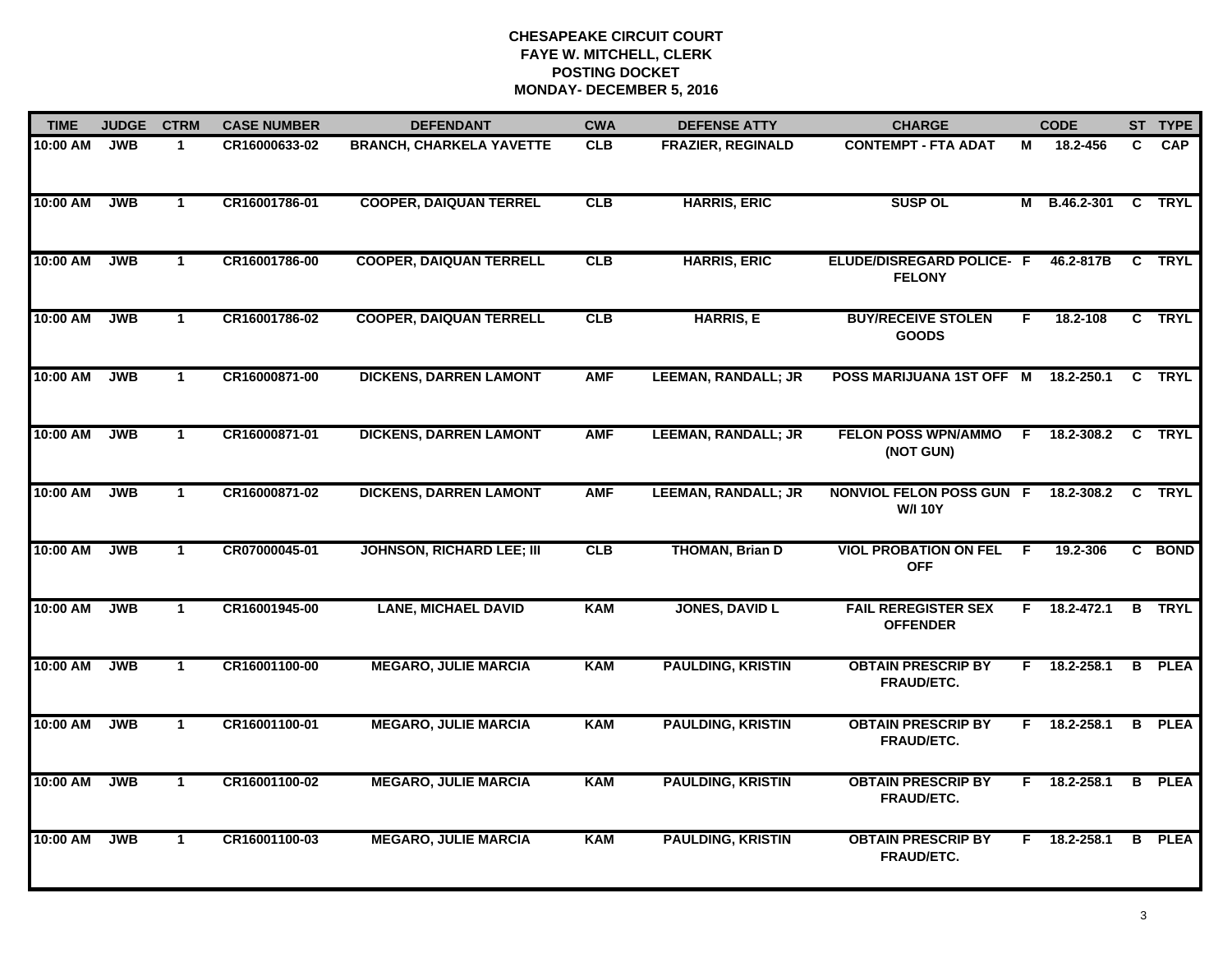| <b>TIME</b> | <b>JUDGE</b> | <b>CTRM</b>  | <b>CASE NUMBER</b> | <b>DEFENDANT</b>            | <b>CWA</b> | <b>DEFENSE ATTY</b>      | <b>CHARGE</b>                                  | <b>CODE</b> |                |    | ST TYPE       |
|-------------|--------------|--------------|--------------------|-----------------------------|------------|--------------------------|------------------------------------------------|-------------|----------------|----|---------------|
| 10:00 AM    | <b>JWB</b>   | $\mathbf{1}$ | CR16001100-04      | <b>MEGARO, JULIE MARCIA</b> | <b>KAM</b> | <b>PAULDING, KRISTIN</b> | <b>OBTAIN PRESCRIP BY</b><br>FRAUD/ETC.        |             | F 18.2-258.1   | B. | <b>PLEA</b>   |
| 10:00 AM    | <b>JWB</b>   | $\mathbf{1}$ | CR16001100-05      | <b>MEGARO, JULIE MARCIA</b> | <b>KAM</b> | <b>PAULDING, KRISTIN</b> | <b>OBTAIN PRESCRIP BY</b><br>FRAUD/ETC.        | F.          | 18.2-258.1     |    | <b>B</b> PLEA |
| 10:00 AM    | <b>JWB</b>   | $\mathbf{1}$ | CR16001100-06      | <b>MEGARO, JULIE MARCIA</b> | <b>KAM</b> | <b>PAULDING, KRISTIN</b> | <b>OBTAIN PRESCRIP BY</b><br>FRAUD/ETC.        | F.          | 18.2-258.1     |    | <b>B</b> PLEA |
| 10:00 AM    | <b>JWB</b>   | $\mathbf 1$  | CR16001100-07      | <b>MEGARO, JULIE MARCIA</b> | KAM        | <b>PAULDING, KRISTIN</b> | <b>OBTAIN PRESCRIP BY</b><br><b>FRAUD/ETC.</b> |             | F 18.2-258.1   |    | <b>B</b> PLEA |
| 10:00 AM    | <b>JWB</b>   | $\mathbf{1}$ | CR16001100-08      | <b>MEGARO, JULIE MARCIA</b> | <b>KAM</b> | <b>PAULDING, KRISTIN</b> | <b>OBTAIN PRESCRIP BY</b><br>FRAUD/ETC.        |             | F 18.2-258.1   |    | <b>B</b> PLEA |
| 10:00 AM    | <b>JWB</b>   | $\mathbf{1}$ | CR16001100-09      | <b>MEGARO, JULIE MARCIA</b> | <b>KAM</b> | <b>PAULDING, KRISTIN</b> | <b>OBTAIN PRESCRIP BY</b><br>FRAUD/ETC.        |             | F 18.2-258.1   |    | <b>B</b> PLEA |
| 10:00 AM    | <b>JWB</b>   | $\mathbf{1}$ | CR16001100-10      | <b>MEGARO, JULIE MARCIA</b> | <b>KAM</b> | <b>PAULDING, KRISTIN</b> | <b>OBTAIN PRESCRIP BY</b><br>FRAUD/ETC.        | F.          | 18.2-258.1     |    | <b>B</b> PLEA |
| 10:00 AM    | <b>JWB</b>   | $\mathbf{1}$ | CR16001100-11      | <b>MEGARO, JULIE MARCIA</b> | <b>KAM</b> | <b>PAULDING, KRISTIN</b> | <b>OBTAIN PRESCRIP BY</b><br><b>FRAUD/ETC.</b> | F.          | 18.2-258.1     |    | <b>B</b> PLEA |
| 10:00 AM    | <b>JWB</b>   | $\mathbf{1}$ | CR16001100-12      | <b>MEGARO, JULIE MARCIA</b> | <b>KAM</b> | <b>PAULDING, KRISTIN</b> | <b>OBTAIN PRESCRIP BY</b><br><b>FRAUD/ETC.</b> | F.          | 18.2-258.1     | B  | <b>PLEA</b>   |
| 10:00 AM    | <b>JWB</b>   | $\mathbf{1}$ | CR16001100-13      | <b>MEGARO, JULIE MARCIA</b> | <b>KAM</b> | <b>PAULDING, KRISTIN</b> | <b>OBTAIN PRESCRIP BY</b><br>FRAUD/ETC.        |             | $F$ 18.2-258.1 |    | <b>B</b> PLEA |
| 10:00 AM    | <b>JWB</b>   | $\mathbf{1}$ | CR16001100-14      | <b>MEGARO, JULIE MARCIA</b> | <b>KAM</b> | <b>PAULDING, KRISTIN</b> | <b>OBTAIN PRESCRIP BY</b><br><b>FRAUD/ETC.</b> |             | $F$ 18.2-258.1 |    | <b>B</b> PLEA |
| 10:00 AM    | <b>JWB</b>   | $\mathbf 1$  | CR16001100-15      | <b>MEGARO, JULIE MARCIA</b> | <b>KAM</b> | <b>PAULDING, KRISTIN</b> | <b>OBTAIN PRESCRIP BY</b><br>FRAUD/ETC.        | F.          | 18.2-258.1     |    | <b>B</b> PLEA |
| 10:00 AM    | <b>JWB</b>   | $\mathbf{1}$ | CR16001100-16      | <b>MEGARO, JULIE MARCIA</b> | <b>KAM</b> | <b>PAULDING, KRISTIN</b> | <b>OBTAIN PRESCRIP BY</b><br>FRAUD/ETC.        | F.          | 18.2-258.1     |    | <b>B</b> PLEA |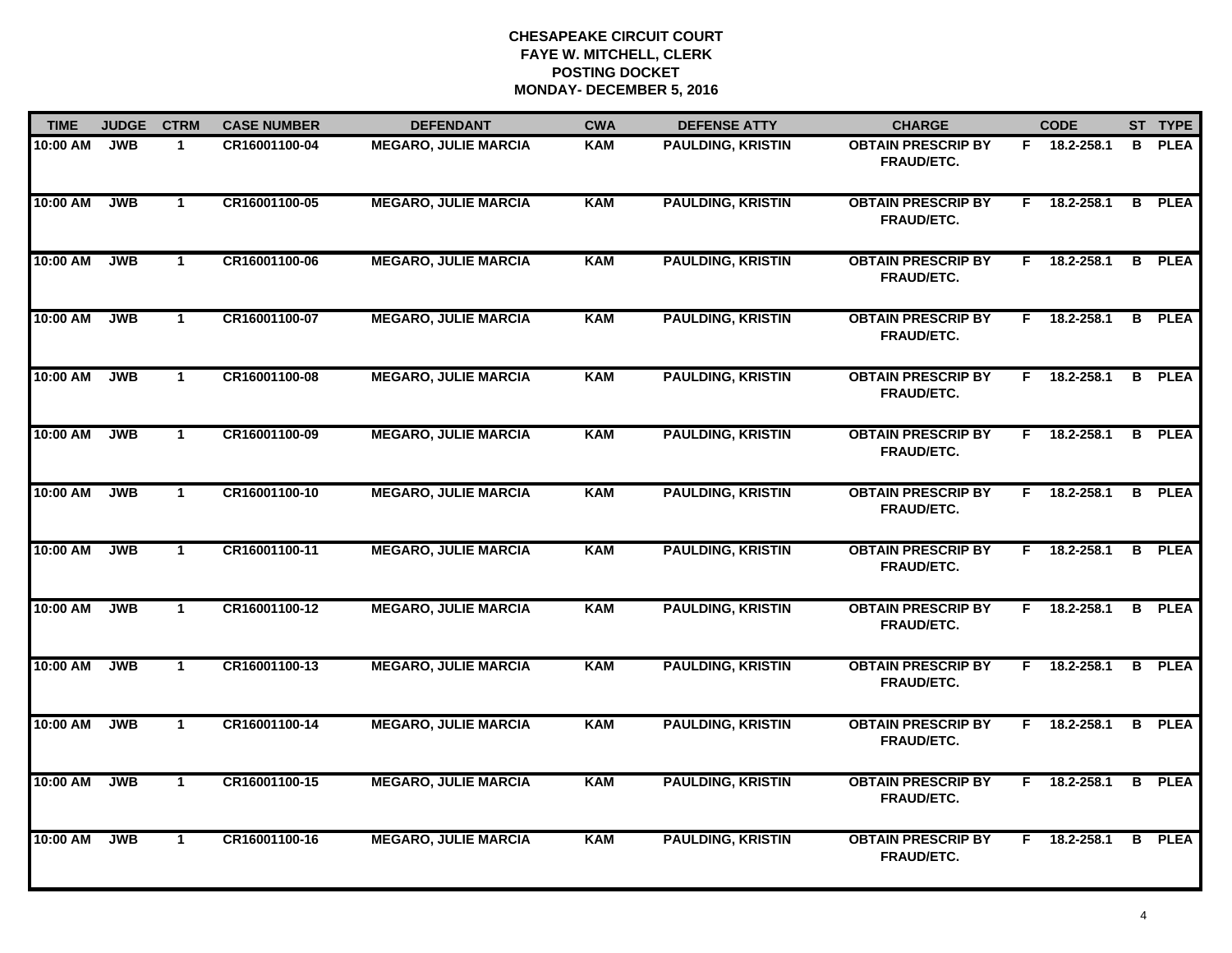| <b>TIME</b> | <b>JUDGE</b> | <b>CTRM</b>  | <b>CASE NUMBER</b> | <b>DEFENDANT</b>            | <b>CWA</b> | <b>DEFENSE ATTY</b>      | <b>CHARGE</b>                                   |    | <b>CODE</b>    |    | ST TYPE       |
|-------------|--------------|--------------|--------------------|-----------------------------|------------|--------------------------|-------------------------------------------------|----|----------------|----|---------------|
| 10:00 AM    | <b>JWB</b>   | $\mathbf{1}$ | CR16001100-17      | <b>MEGARO, JULIE MARCIA</b> | <b>KAM</b> | <b>PAULDING, KRISTIN</b> | <b>OBTAIN PRESCRIP BY</b><br>FRAUD/ETC.         |    | F 18.2-258.1   | B. | <b>PLEA</b>   |
| 10:00 AM    | <b>JWB</b>   | $\mathbf{1}$ | CR16001100-18      | <b>MEGARO, JULIE MARCIA</b> | <b>KAM</b> | <b>PAULDING, KRISTIN</b> | <b>OBTAIN PRESCRIP BY</b><br><b>FRAUD/ETC.</b>  | F. | 18.2-258.1     |    | <b>B</b> PLEA |
| 10:00 AM    | <b>JWB</b>   | $\mathbf{1}$ | CR16001100-19      | <b>MEGARO, JULIE MARCIA</b> | <b>KAM</b> | <b>PAULDING, KRISTIN</b> | <b>OBTAIN PRESCRIP BY</b><br>FRAUD/ETC.         | F. | 18.2-258.1     |    | <b>B</b> PLEA |
| 10:00 AM    | <b>JWB</b>   | $\mathbf 1$  | CR16001100-20      | <b>MEGARO, JULIE MARCIA</b> | <b>KAM</b> | <b>PAULDING, KRISTIN</b> | <b>OBTAIN PRESCRIP BY</b><br><b>FRAUD/ETC.</b>  |    | F 18.2-258.1   |    | <b>B</b> PLEA |
| 10:00 AM    | <b>JWB</b>   | $\mathbf{1}$ | CR16001100-21      | <b>MEGARO, JULIE MARCIA</b> | <b>KAM</b> | <b>PAULDING, KRISTIN</b> | <b>OBTAIN PRESCRIP BY</b><br>FRAUD/ETC.         |    | $F$ 18.2-258.1 |    | <b>B</b> PLEA |
| 10:00 AM    | <b>JWB</b>   | $\mathbf{1}$ | CR16001100-22      | <b>MEGARO, JULIE MARCIA</b> | <b>KAM</b> | <b>PAULDING, KRISTIN</b> | <b>OBTAIN PRESCRIP BY</b><br><b>FRAUD/ETC.</b>  |    | $F$ 18.2-258.1 |    | <b>B</b> PLEA |
| 10:00 AM    | <b>JWB</b>   | $\mathbf{1}$ | CR16001100-23      | <b>MEGARO, JULIE MARCIA</b> | <b>KAM</b> | <b>PAULDING, KRISTIN</b> | <b>OBTAIN PRESCRIP BY</b><br>FRAUD/ETC.         | F. | 18.2-258.1     | B  | <b>PLEA</b>   |
| 10:00 AM    | <b>JWB</b>   | $\mathbf{1}$ | CR16001100-24      | <b>MEGARO, JULIE MARCIA</b> | <b>KAM</b> | <b>PAULDING, KRISTIN</b> | <b>OBTAIN PRESCRIP BY</b><br>FRAUD/ETC.         | F. | 18.2-258.1     |    | <b>B</b> PLEA |
| 10:00 AM    | <b>JWB</b>   | $\mathbf 1$  | CR16001100-25      | <b>MEGARO, JULIE MARCIA</b> | KAM        | <b>PAULDING, KRISTIN</b> | <b>MAKE/UTTER FALSE</b><br><b>PRESCRP ORDER</b> |    | F 18.2-258.1   |    | <b>B</b> PLEA |
| 10:00 AM    | <b>JWB</b>   | $\mathbf{1}$ | CR16001100-26      | <b>MEGARO, JULIE MARCIA</b> | <b>KAM</b> | <b>PAULDING, KRISTIN</b> | <b>MAKE/UTTER FALSE</b><br><b>PRESCRP ORDER</b> |    | $F$ 18.2-258.1 |    | <b>B</b> PLEA |
| 10:00 AM    | <b>JWB</b>   | $\mathbf{1}$ | CR16001100-27      | <b>MEGARO, JULIE MARCIA</b> | <b>KAM</b> | <b>PAULDING, KRISTIN</b> | <b>MAKE/UTTER FALSE</b><br><b>PRESCRP ORDER</b> |    | F 18.2-258.1   |    | <b>B</b> PLEA |
| 10:00 AM    | <b>JWB</b>   | $\mathbf 1$  | CR16001100-28      | <b>MEGARO, JULIE MARCIA</b> | <b>KAM</b> | <b>PAULDING, KRISTIN</b> | <b>MAKE/UTTER FALSE</b><br><b>PRESCRP ORDER</b> | F. | 18.2-258.1     |    | C PLEA        |
| 10:00 AM    | <b>JWB</b>   | $\mathbf{1}$ | CR16001100-29      | <b>MEGARO, JULIE MARCIA</b> | <b>KAM</b> | <b>PAULDING, KRISTIN</b> | <b>MAKE/UTTER FALSE</b><br><b>PRESCRP ORDER</b> | F. | 18.2-258.1     |    | <b>B</b> PLEA |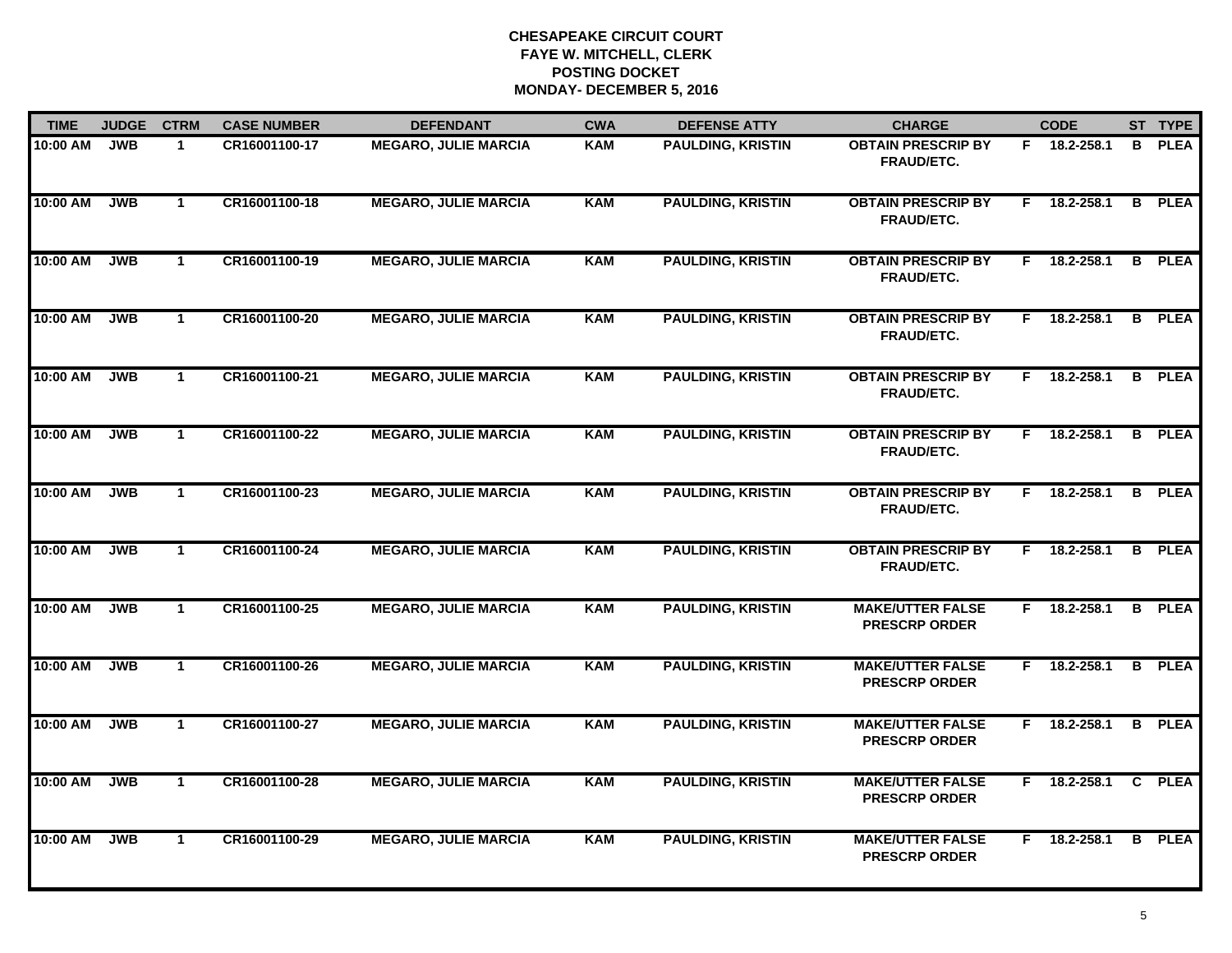| <b>TIME</b> | <b>JUDGE</b> | <b>CTRM</b>  | <b>CASE NUMBER</b> | <b>DEFENDANT</b>            | <b>CWA</b> | <b>DEFENSE ATTY</b>      | <b>CHARGE</b>                                   |    | <b>CODE</b>    |    | ST TYPE       |
|-------------|--------------|--------------|--------------------|-----------------------------|------------|--------------------------|-------------------------------------------------|----|----------------|----|---------------|
| 10:00 AM    | <b>JWB</b>   | $\mathbf{1}$ | CR16001100-30      | <b>MEGARO, JULIE MARCIA</b> | <b>KAM</b> | <b>PAULDING, KRISTIN</b> | <b>MAKE/UTTER FALSE</b><br><b>PRESCRP ORDER</b> |    | F 18.2-258.1   | B. | <b>PLEA</b>   |
| 10:00 AM    | <b>JWB</b>   | $\mathbf{1}$ | CR16001100-31      | <b>MEGARO, JULIE MARCIA</b> | <b>KAM</b> | <b>PAULDING, KRISTIN</b> | <b>MAKE/UTTER FALSE</b><br><b>PRESCRP ORDER</b> | F. | 18.2-258.1     |    | <b>B</b> PLEA |
| 10:00 AM    | <b>JWB</b>   | $\mathbf{1}$ | CR16001100-32      | <b>MEGARO, JULIE MARCIA</b> | <b>KAM</b> | <b>PAULDING, KRISTIN</b> | <b>MAKE/UTTER FALSE</b><br><b>PRESCRP ORDER</b> | F. | 18.2-258.1     |    | <b>B</b> PLEA |
| 10:00 AM    | <b>JWB</b>   | $\mathbf{1}$ | CR16001100-33      | <b>MEGARO, JULIE MARCIA</b> | <b>KAM</b> | <b>PAULDING, KRISTIN</b> | <b>MAKE/UTTER FALSE</b><br><b>PRESCRP ORDER</b> |    | $F$ 18.2-258.1 |    | <b>B</b> PLEA |
| 10:00 AM    | <b>JWB</b>   | $\mathbf 1$  | CR16001100-34      | <b>MEGARO, JULIE MARCIA</b> | <b>KAM</b> | <b>PAULDING, KRISTIN</b> | <b>POSSESS NORCO</b>                            | F. | 18.2-250       |    | <b>B</b> PLEA |
| 10:00 AM    | <b>JWB</b>   | $\mathbf{1}$ | CR16001100-35      | <b>MEGARO, JULIE MARCIA</b> | <b>KAM</b> | <b>PAULDING, KRISTIN</b> | <b>POSSESS NORCO</b>                            | F. | 18.2-250       |    | <b>B</b> PLEA |
| 10:00 AM    | <b>JWB</b>   | $\mathbf{1}$ | CR16001100-36      | <b>MEGARO, JULIE MARCIA</b> | <b>KAM</b> | <b>PAULDING, KRISTIN</b> | <b>POSSESS NORCO</b>                            | F. | 18.2-250       |    | <b>B</b> PLEA |
| 10:00 AM    | <b>JWB</b>   | $\mathbf{1}$ | CR16001100-37      | <b>MEGARO, JULIE MARCIA</b> | <b>KAM</b> | <b>PAULDING, KRISTIN</b> | <b>POSSESS NORCO</b>                            | F. | 18.2-250       |    | <b>B</b> PLEA |
| 10:00 AM    | <b>JWB</b>   | $\mathbf{1}$ | CR16001100-38      | <b>MEGARO, JULIE MARCIA</b> | <b>KAM</b> | <b>PAULDING, KRISTIN</b> | <b>POSSESS NORCO</b>                            | F. | 18.2-250       |    | <b>B</b> PLEA |
| 10:00 AM    | <b>JWB</b>   | $\mathbf{1}$ | CR16001100-39      | <b>MEGARO, JULIE MARCIA</b> | <b>KAM</b> | <b>PAULDING, KRISTIN</b> | <b>POSSESS NORCO</b>                            | F. | 18.2-250       |    | <b>B</b> PLEA |
| 10:00 AM    | <b>JWB</b>   | $\mathbf{1}$ | CR16001100-40      | <b>MEGARO, JULIE MARCIA</b> | <b>KAM</b> | <b>PAULDING, KRISTIN</b> | <b>POSSESS NORCO</b>                            | F. | 18.2-250       |    | <b>B</b> PLEA |
| 10:00 AM    | <b>JWB</b>   | $\mathbf{1}$ | CR16001100-41      | <b>MEGARO, JULIE MARCIA</b> | <b>KAM</b> | <b>PAULDING, KRISTIN</b> | <b>POSSESS NORCO</b>                            | F. | 18.2-250       |    | <b>B</b> PLEA |
| 10:00 AM    | <b>JWB</b>   | $\mathbf{1}$ | CR16001100-42      | <b>MEGARO, JULIE MARCIA</b> | <b>KAM</b> | <b>PAULDING, KRISTIN</b> | <b>POSSESS NORCO</b>                            | F. | 18.2-250       |    | <b>B</b> PLEA |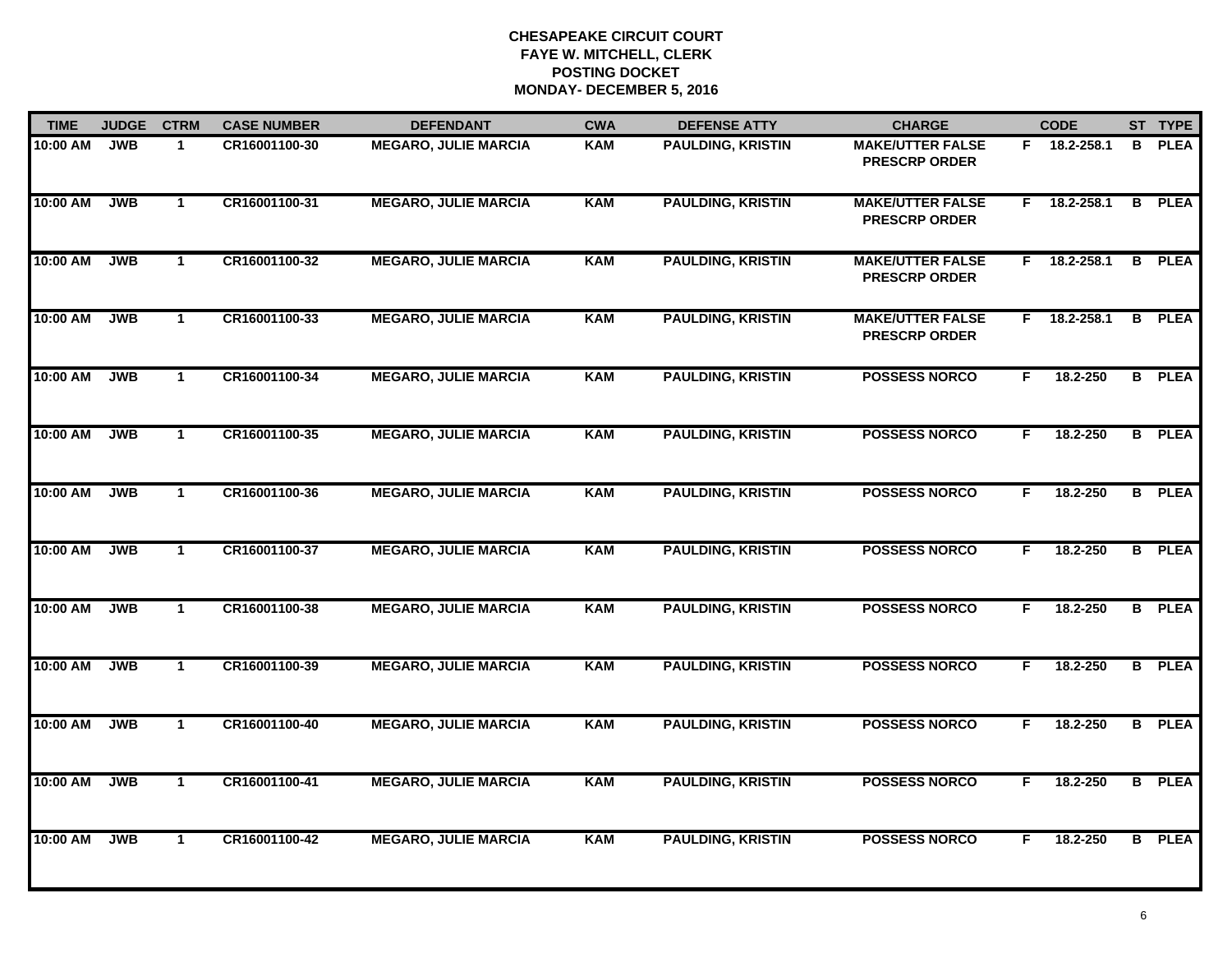| <b>TIME</b> | <b>JUDGE</b> | <b>CTRM</b>  | <b>CASE NUMBER</b> | <b>DEFENDANT</b>               | <b>CWA</b> | <b>DEFENSE ATTY</b>      | <b>CHARGE</b>                              |    | <b>CODE</b> |   | ST TYPE       |
|-------------|--------------|--------------|--------------------|--------------------------------|------------|--------------------------|--------------------------------------------|----|-------------|---|---------------|
| 10:00 AM    | <b>JWB</b>   | $\mathbf{1}$ | CR16001100-43      | <b>MEGARO, JULIE MARCIA</b>    | <b>KAM</b> | <b>PAULDING, KRISTIN</b> | <b>POSSESS NORCO</b>                       | F. | 18.2-250    | B | <b>PLEA</b>   |
| 10:00 AM    | <b>JWB</b>   | $\mathbf{1}$ | CR16001100-44      | <b>MEGARO, JULIE MARCIA</b>    | <b>KAM</b> | <b>PAULDING, KRISTIN</b> | <b>POSSESS NORCO</b>                       | F. | 18.2-250    |   | <b>B</b> PLEA |
| 10:00 AM    | <b>JWB</b>   | $\mathbf{1}$ | CR16001100-45      | <b>MEGARO, JULIE MARCIA</b>    | <b>KAM</b> | <b>PAULDING, KRISTIN</b> | <b>POSSESS NORCO</b>                       | F. | 18.2-250    |   | <b>B</b> PLEA |
| 10:00 AM    | <b>JWB</b>   | $\mathbf 1$  | CR16001100-46      | <b>MEGARO, JULIE MARCIA</b>    | <b>KAM</b> | <b>PAULDING, KRISTIN</b> | <b>POSSESS NORCO</b>                       | F. | 18.2-250    |   | <b>B</b> PLEA |
| 10:00 AM    | <b>JWB</b>   | $\mathbf{1}$ | CR16001100-47      | <b>MEGARO, JULIE MARCIA</b>    | <b>KAM</b> | <b>PAULDING, KRISTIN</b> | <b>POSSESS NORCO</b>                       | F. | 18.2-250    |   | <b>B</b> PLEA |
| 10:00 AM    | <b>JWB</b>   | $\mathbf{1}$ | CR16001100-48      | <b>MEGARO, JULIE MARCIA</b>    | <b>KAM</b> | <b>PAULDING, KRISTIN</b> | <b>POSSESS NORCO</b>                       | F. | 18.2-250    |   | <b>B</b> PLEA |
| 10:00 AM    | <b>JWB</b>   | $\mathbf{1}$ | CR16001100-49      | <b>MEGARO, JULIE MARCIA</b>    | <b>KAM</b> | <b>PAULDING, KRISTIN</b> | <b>POSSESS ADDERALL</b>                    | F. | 18.2-250    |   | <b>B</b> PLEA |
| 10:00 AM    | <b>JWB</b>   | $\mathbf{1}$ | CR16001100-50      | <b>MEGARO, JULIE MARCIA</b>    | <b>KAM</b> | <b>PAULDING, KRISTIN</b> | <b>POSSESS ADDERALL</b>                    | F. | 18.2-250    |   | <b>B</b> PLEA |
| 10:00 AM    | <b>JWB</b>   | $\mathbf{1}$ | CR12001689-05      | <b>PERRY, CURTIS RISHAD</b>    | <b>ABD</b> | <b>SACKS, ANDREW M</b>   | <b>VIOL PROBATION ON FEL</b><br><b>OFF</b> | E  | 19.2-306    |   | C BOND        |
| 10:00 AM    | <b>JWB</b>   | $\mathbf{1}$ | CR16001634-00      | <b>SHEPHERD, MATTHEW</b>       | <b>SNS</b> | <b>Martin, Terence P</b> | <b>MALICIOUS WOUNDING</b>                  | F  | 18.2-51     |   | C PLEA        |
| 10:00 AM    | <b>JWB</b>   | $\mathbf{1}$ | CR16001634-01      | <b>SHEPHERD, MATTHEW</b>       | <b>SNS</b> | <b>Martin, Terence P</b> | <b>ASSAULT &amp; BATTER</b>                | М  | $18.2 - 57$ |   | C PLEA        |
| 10:00 AM    | <b>JWB</b>   | $\mathbf{1}$ | CR16001226-00      | <b>SPELLER, MARQUIS KHIREE</b> | <b>ABD</b> | <b>STOKES, MARK</b>      | <b>ABDUCTION BY FORCE</b>                  | F  | 18.2-47     |   | <b>B</b> TRYL |
| 10:00 AM    | <b>JWB</b>   | $\mathbf{1}$ | CR16001226-01      | <b>SPELLER, MARQUIS KHIREE</b> | <b>ABD</b> | <b>STOKES, MARK</b>      | <b>ROBBERY</b>                             | F. | 18.2-58     |   | <b>B</b> TRYL |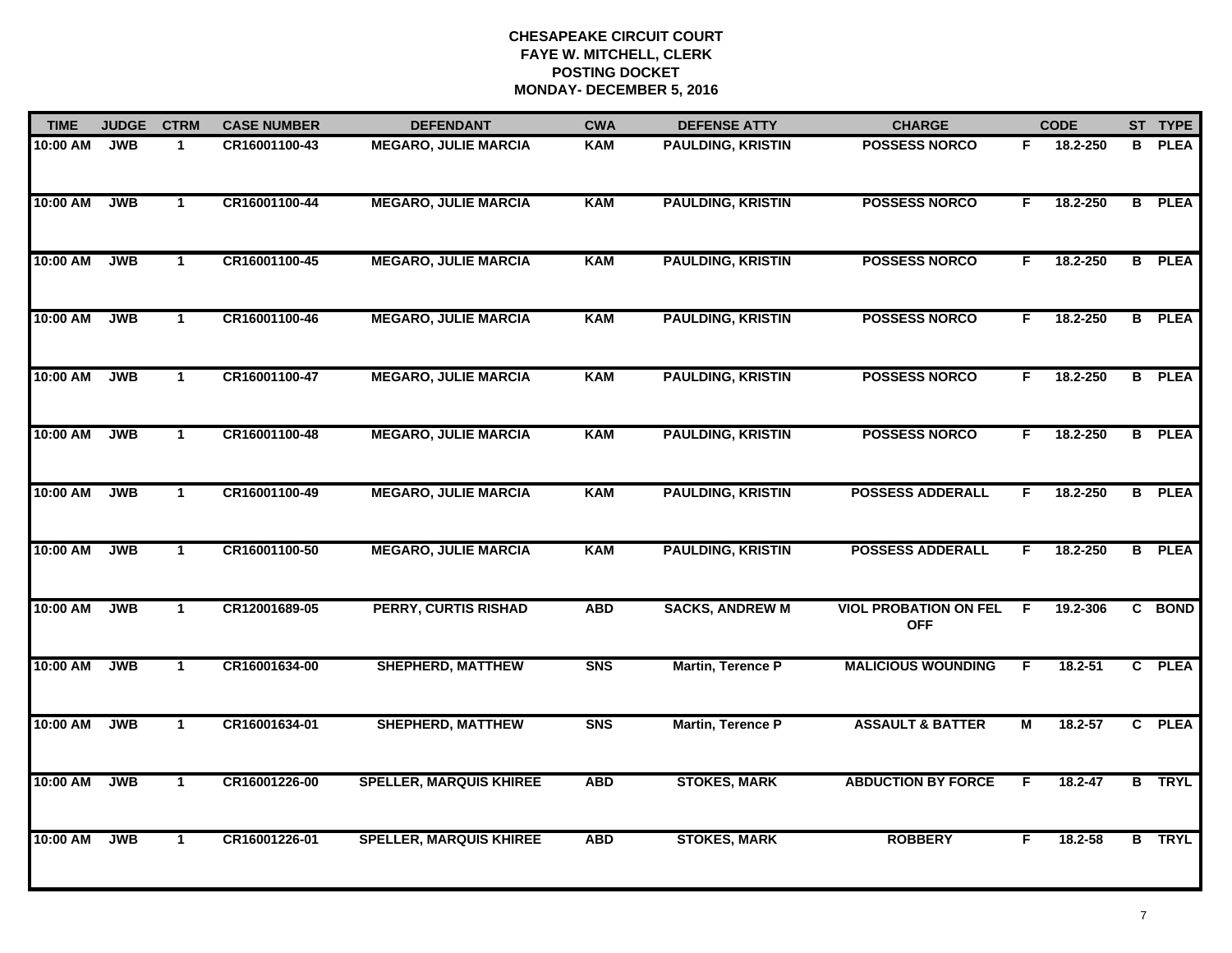| <b>TIME</b> | <b>JUDGE</b> | <b>CTRM</b>             | <b>CASE NUMBER</b> | <b>DEFENDANT</b>                  | <b>CWA</b> | <b>DEFENSE ATTY</b>         | <b>CHARGE</b>                                  |              | <b>CODE</b> |                         | ST TYPE       |
|-------------|--------------|-------------------------|--------------------|-----------------------------------|------------|-----------------------------|------------------------------------------------|--------------|-------------|-------------------------|---------------|
| 10:00 AM    | <b>JWB</b>   | $\mathbf{1}$            | CR16001226-02      | <b>SPELLER, MARQUIS KHIREE</b>    | <b>ABD</b> | <b>STOKES, MARK</b>         | <b>CONSPIRE ROBBERY</b>                        | F            | 18.2-58     |                         | <b>B</b> TRYL |
| 10:00 AM    | <b>JWB</b>   | $\mathbf{1}$            | CR16001226-03      | <b>SPELLER, MARQUIS KHIREE</b>    | <b>ABD</b> | <b>STOKES, MARK</b>         | <b>CONSPIRE ABDUCTION BY F</b><br><b>FORCE</b> |              | $18.2 - 47$ |                         | <b>B</b> TRYL |
| 10:00 AM    | <b>TSW</b>   | $\overline{4}$          | CR16000987-00      | HANKINS, CALVIN KARONE; JR        | <b>MIF</b> | <b>WOODS, MICHAEL J</b>     | <b>CRUELTY/INJURE CHILD;</b><br><b>LABOR</b>   | E            | 40.1-103    | $\overline{\mathbf{B}}$ | <b>UA</b>     |
| 10:00 AM    | <b>TSW</b>   | 4                       | CR16001415-00      | HANKINS, CALVIN KARONE; JR        | <b>MIF</b> | <b>WOODS, MICHAEL J</b>     | ELUDE/DISREGARD POLICE- F<br><b>FELONY</b>     |              | 46.2-817B   | В                       | <b>UA</b>     |
| 10:00 AM    | <b>TSW</b>   | 4                       | CR16001842-00      | <b>HOWARD, DWAYNE VANCE</b>       | <b>AEP</b> | <b>SINGLETON, KENNETH L</b> | <b>DAMAGE PROPERTY</b><br><b>W/INTENT</b>      | F.           | 18.2-137    |                         | <b>B</b> TRYL |
| 10:00 AM    | <b>TSW</b>   | 4                       | CR01A03819-04      | <b>HYMAN, UNDRA LUQUEIN</b>       | <b>AHM</b> | <b>STOKES, MARK A</b>       | <b>VIOL PROBATION ON FEL</b><br><b>OFF</b>     | -F           | 19.2-306    |                         | C BOND        |
| 10:00 AM    | <b>TSW</b>   | $\overline{4}$          | CR05A03796-02      | <b>HYMAN, UNDRA LUQUEIN</b>       | <b>AHM</b> | <b>STOKES, MARK A</b>       | <b>VIOL PROBATION ON FEL</b><br><b>OFF</b>     | - F          | 19.2-306    |                         | C BOND        |
| 10:00 AM    | <b>TSW</b>   | 4                       | CR05A03797-02      | <b>HYMAN, UNDRA LUQUEIN</b>       | <b>AHM</b> | <b>STOKES, MARK A</b>       | <b>VIOL PROBATION ON FEL</b><br><b>OFF</b>     | E            | 19.2-306    |                         | C BOND        |
| 10:00 AM    | <b>TSW</b>   | 4                       | CR15000021-04      | <b>MANN, CODY AARON</b>           | <b>AHM</b> | <b>STOKES, MARK A</b>       | <b>VIOL PROBATION ON FEL</b><br><b>OFF</b>     | -F           | 19.2-306    |                         | C BOND        |
| 10:00 AM    | <b>TSW</b>   | 4                       | CR15000021-05      | <b>MANN, CODY AARON</b>           | <b>AHM</b> | <b>STOKES, MARK A</b>       | <b>VIOL PROBATION ON FEL</b><br><b>OFF</b>     | F.           | 19.2-306    |                         | C BOND        |
| 10:00 AM    | <b>TSW</b>   | $\overline{4}$          | CR16001059-00      | <b>STEVENSON, SHAVON SHENIQUE</b> | <b>AHM</b> | <b>ORTIZ, KATHLEEN A</b>    | PETIT LARCENY-3RD OFF F                        |              | 18.2-96     |                         | C TRYL        |
| 10:00 AM    | <b>TSW</b>   | $\overline{\mathbf{4}}$ | CR16001059-01      | <b>STEVENSON, SHAVON SHENIQUE</b> | <b>AHM</b> | <b>ORTIZ, KATHLEEN A</b>    | <b>CONTEMPT - FTA TRIAL</b>                    | М            | 18.2-456    | C                       | <b>CAP</b>    |
| 10:00 AM    | <b>TSW</b>   | $\overline{4}$          | CR16002067-00      | <b>VAUGHAN, JERMAINE DAQUAN</b>   | <b>DJW</b> | Black, Hugh E.; III         | <b>BOND APPEAL</b>                             | $\mathbf{o}$ | 19.2-124    |                         | C BOND        |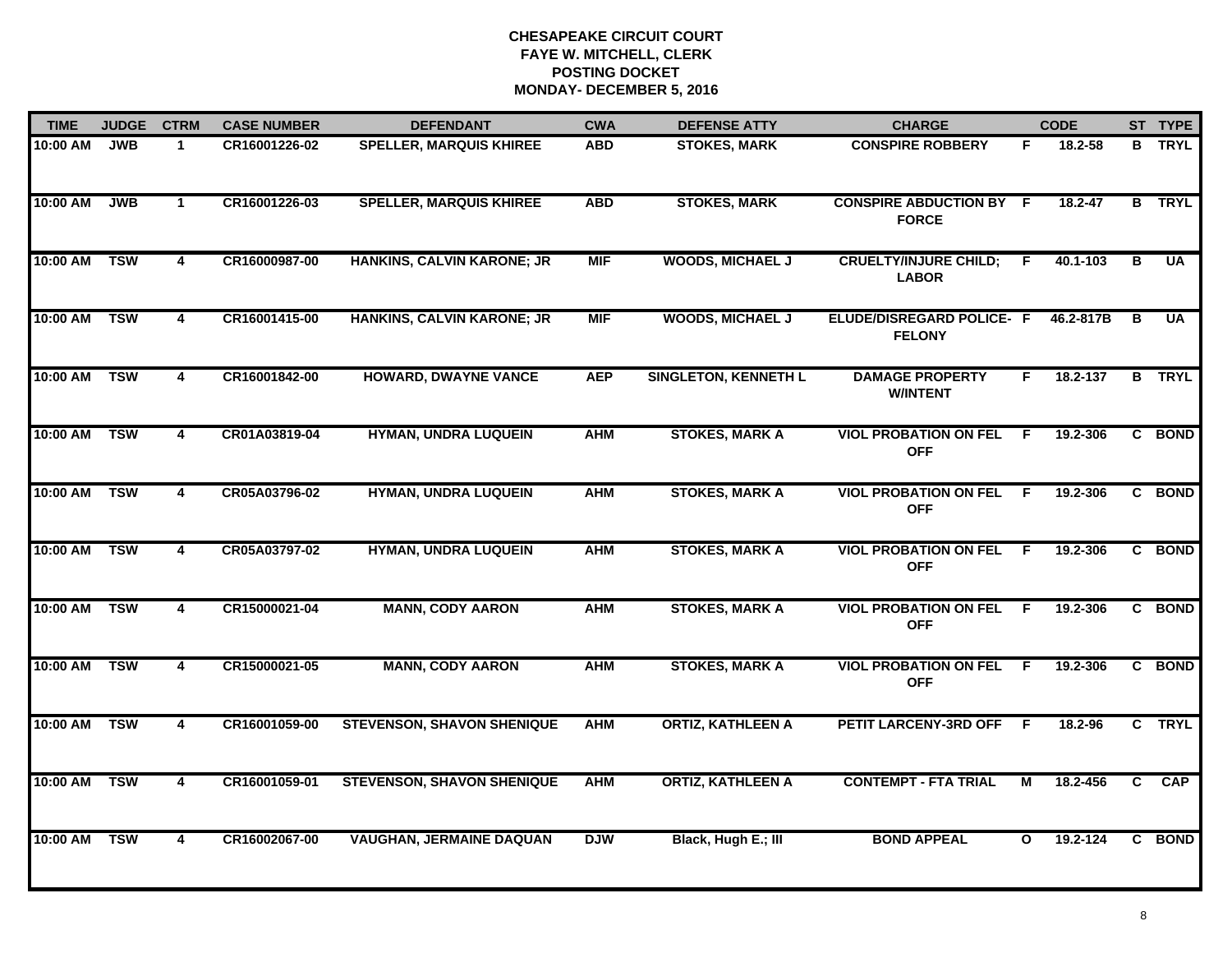| <b>TIME</b> | <b>JUDGE</b> | <b>CTRM</b> | <b>CASE NUMBER</b> | <b>DEFENDANT</b>                  | <b>CWA</b> | <b>DEFENSE ATTY</b> | <b>CHARGE</b>                                   |    | <b>CODE</b> | <b>ST</b> | <b>TYPE</b> |
|-------------|--------------|-------------|--------------------|-----------------------------------|------------|---------------------|-------------------------------------------------|----|-------------|-----------|-------------|
| 10:00 AM    | <b>TSW</b>   | 4           | CR16001851-00      | <b>WILLIAMS, CHRISTINA NICOLE</b> | <b>AEP</b> | <b>SOSA, KAREN</b>  | <b>GRAND LARCENY</b>                            |    | 18.2-95     | C.        | <b>BOND</b> |
| 10:00 AM    | <b>TSW</b>   |             | CR16001851-01      | <b>WILLIAMS, CHRISTINA NICOLE</b> | <b>AEP</b> | <b>SOSA, KAREN</b>  | <b>GRAND LARCENY W/INTNT</b><br><b>TO SELL</b>  | E. | 18.2-108.01 |           | <b>BOND</b> |
| 10:00 AM    | <b>TSW</b>   | 4           | CR16001851-02      | <b>WILLIAMS, CHRISTINA NICOLE</b> | <b>AEP</b> | <b>SOSA, KAREN</b>  | <b>OBTAIN MONEY BY FALSE</b><br><b>PRETENSE</b> | M  | 18.2-178    | C.        | <b>BOND</b> |